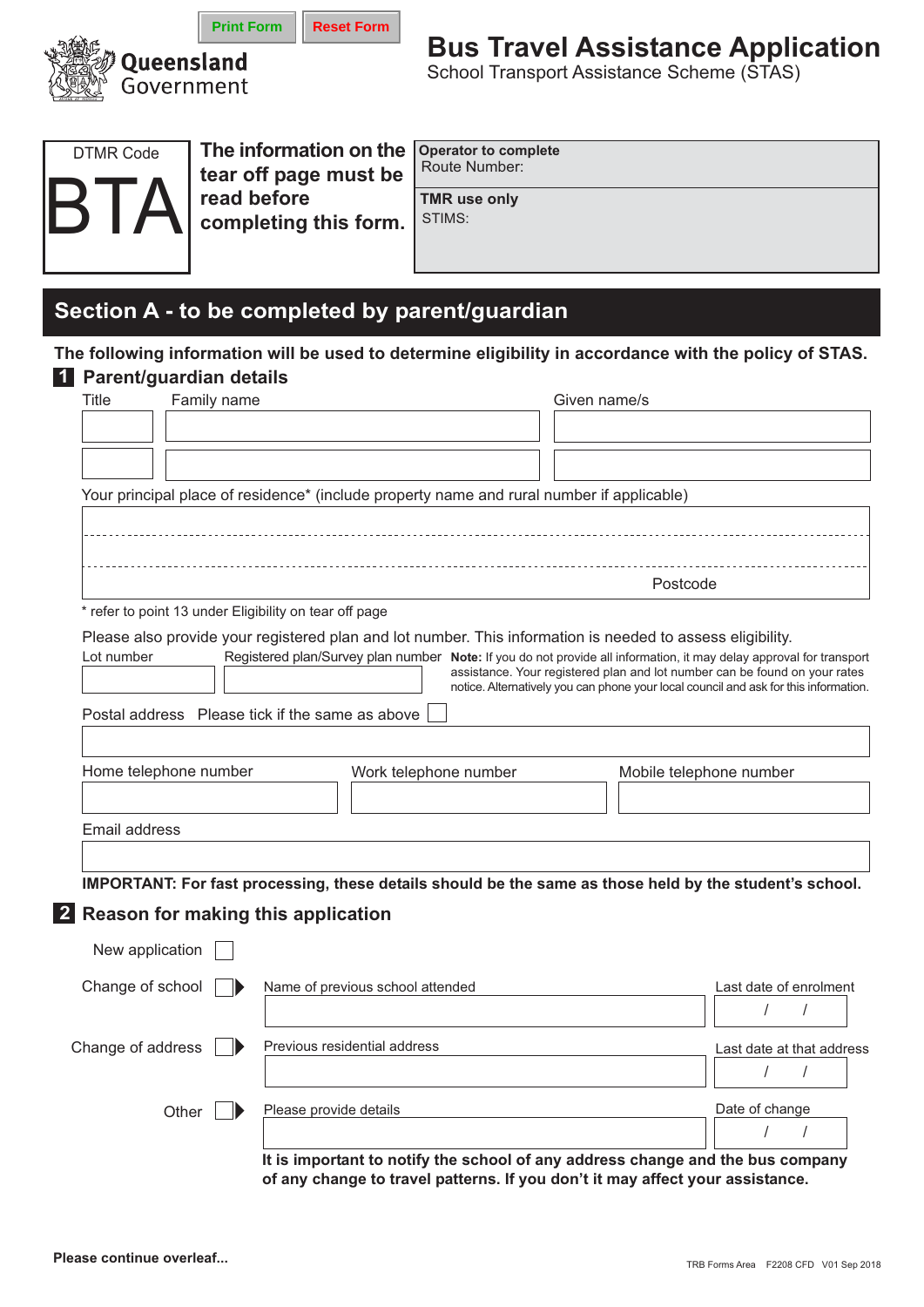### 3 Distance to nearest school by the shortest trafficable route

This information is used to assess eligibility. Assistance will be provided on the designated service for the area. In some circumstances, this service may not operate to the nearest school.

Please tick  $(\checkmark)$  what type of school/s the student/s attend and complete the appropriate section/s below

- State primary **D** Please complete section A below
- Non-state primary  $\Box$  Please complete section A and B below

State secondary Please complete section C below (include any state senior colleges)

Non-state secondary | Please complete section C and D below

| Section | Type of school               | Name of nearest school to your house | <b>Distance</b><br>(one way) |
|---------|------------------------------|--------------------------------------|------------------------------|
| A       | Nearest state primary        |                                      | km                           |
| B       | Nearest non-state primary*   |                                      | km                           |
| C       | Nearest state secondary      |                                      | km                           |
|         | Nearest non-state secondary* |                                      | km                           |

|              | <b>IMR use only</b> |          |  |
|--------------|---------------------|----------|--|
| Verification | Date                | Initials |  |
| Map Info     | On Road             |          |  |
| km           | km                  |          |  |
| km           | km                  |          |  |
| km           | km                  |          |  |
| km           | km                  |          |  |

\* of type attended

### 4. Names of student/s applying for bus travel assistance IMPORTANT: Student details must match records held by the school attended.

| Family name | Given name | Other<br>initials | Male/<br>Female<br>(M/F) | Year<br>(grade) | Date of birth |
|-------------|------------|-------------------|--------------------------|-----------------|---------------|
| ι.          |            |                   |                          |                 |               |
| 2.          |            |                   |                          |                 |               |
| 3.          |            |                   |                          |                 |               |
| 4.          |            |                   |                          |                 |               |

### 5 School details of student/s applying for assistance

|    | Student's given name<br>(as shown above) | Exchange/<br>overseas<br>student <sup>^</sup> (Y/N) | Name of school they attend | Distance to<br>this school* |
|----|------------------------------------------|-----------------------------------------------------|----------------------------|-----------------------------|
| ., |                                          |                                                     |                            | km                          |
| 2. |                                          |                                                     |                            | km                          |
| 3. |                                          |                                                     |                            | km                          |
| 4. |                                          |                                                     |                            | km <sub>2</sub>             |

\*refer to point 4 under Eligibility on tear off page for details on measuring. ^refer to point 11 under Eligibility on tear off page

### 6 On what days will the service be used?

Please specify a start date for travel and tick  $(\checkmark)$  the days travelled specifying am/pm - actual times are not needed

| Student's given name | First date of<br>travel on this |    | Monday |    | Tuesday |    | Wednesday |    | Thursday |    | Friday | Total | Total | Is more than<br> number number  one service           |
|----------------------|---------------------------------|----|--------|----|---------|----|-----------|----|----------|----|--------|-------|-------|-------------------------------------------------------|
| (as shown above)     | bus this year                   | am | pm     | am | pm      | am | pm        | am | pm       | am | pm     |       |       | of days of days used to get<br>(am) $(pm)$ to school? |
|                      |                                 |    |        |    |         |    |           |    |          |    |        |       |       |                                                       |
|                      |                                 |    |        |    |         |    |           |    |          |    |        |       |       |                                                       |
| 3.                   |                                 |    |        |    |         |    |           |    |          |    |        |       |       |                                                       |
| 4.                   |                                 |    |        |    |         |    |           |    |          |    |        |       |       |                                                       |

### 7 Names of other students already receiving, or applying for transport assistance Do not include students listed at question 4

| Family name | Given name | Other <sup>1</sup><br>linitials | Name of school they attend | Date of birth | Type of assistance you<br>get for this student or<br>type applied for |
|-------------|------------|---------------------------------|----------------------------|---------------|-----------------------------------------------------------------------|
| . .         |            |                                 |                            |               |                                                                       |
| -           |            |                                 |                            |               |                                                                       |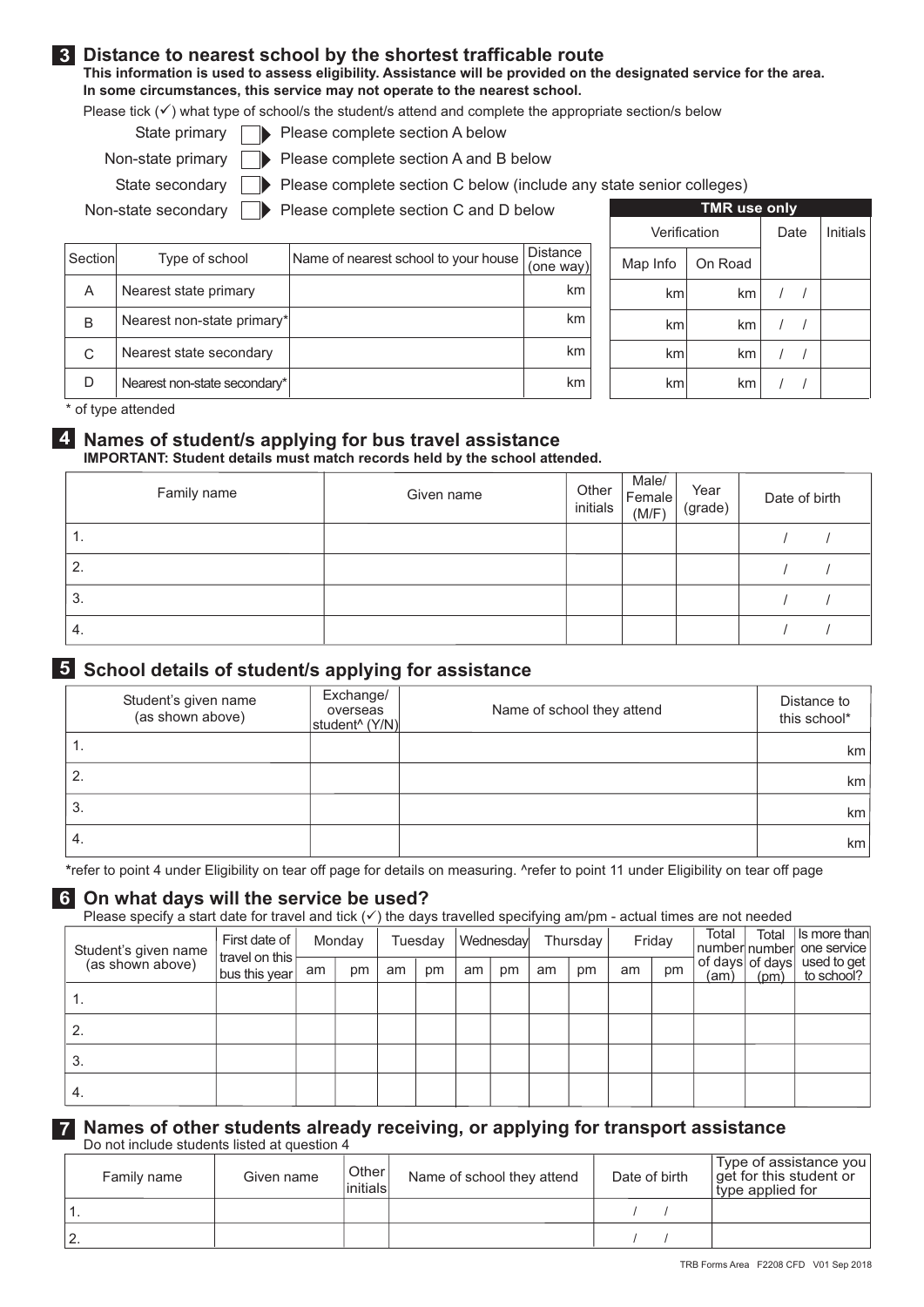### 8 Certification by parent/quardian

I certify that the information provided is true and correct and I have read and agree to the conditions of travel as listed on the attachment of this application. I understand that I am required to complete a new application within seven days should there be any change in the information contained in this application. It is further understood that the Department of Transport and Main Roads reserves the right to withdraw travel assistance and recover monies paid if investigations show the student/s to be ineligible. I understand that persons who intentionally provide false information to obtain a benefit may be liable to a \$7800 fine under Section 149(3) of the Transport Operations (Passenger Transport) Act 1994.

In order to assess an applicant's ongoing entitlement to assistance, the department will verify student's personal details with the school attended and schools will disclose to the department updated information for that purpose.

Signature



Privacy statement: The department collects the information on this form as authorised under the Transport Operations (Passenger Transport) Act. When submitted to the bus operator, these details will be used to provide a pr department. These details are accessible by authorised departmental staff and may also be provided to the local conveyance committee and the Department of Education staff as required. Your and the student's personal detail level may appear on a bus pass created and issued at the request and discretion of the relevant bus operator.

Please submit completed form with the operator providing the transport within seven days

# Section B - to be completed by the bus operator

|  |  |  | Operator's name |  |  |  |
|--|--|--|-----------------|--|--|--|
|--|--|--|-----------------|--|--|--|

Route number/s

#### Kilometre operators to note

An increase in payment category will only be considered after an *Increase in Payment Category Application* (form F3731) has been completed. These forms are available from your nearest departmental office.

### Fares-based operators to complete\* Note - excess fares are to be paid directly to the operator

| Student's given name | Date government<br>funded travel | Section | Description | Fare to the<br>nearest school | TransLink Top Up Code |
|----------------------|----------------------------------|---------|-------------|-------------------------------|-----------------------|
| (from previous page) | began on this<br>service/section | number  |             | Single Weekly Level           | Application ID        |
|                      |                                  |         |             |                               |                       |
|                      |                                  |         |             |                               |                       |
| 3.                   |                                  |         |             |                               |                       |
| 4.                   |                                  |         |             |                               |                       |

\*Notes section provided on back of form for any additional information or attach documentation if required

### **Operator's certification**

I certify I have assessed this/these student/s as eligible under the STAS and have issued interim approval based on the information provided.

I agree to advise the department of any local circumstances which may affect the eligibility of the/these student/s, I understand that this approval is subject to final approval of the department. It is further understood that if I wrongfully certify a student/s as being eligible, I will have no entitlement whatsoever to payment for transporting the student/s.

I understand that persons who intentionally provide false information to obtain a benefit may be liable to a \$7800 fine under Section 149 (3) of the Transport Operations (Passenger Transport) Act.

| Signature      |     |          | Date                          |              |
|----------------|-----|----------|-------------------------------|--------------|
|                |     |          |                               |              |
|                |     |          |                               | TMR use only |
| Student's name |     | Approval | Data entry details   Travel % | Notes        |
|                | Yes | No       |                               |              |
| ι.             |     |          |                               |              |
| 2.             |     |          |                               |              |
| 3.             |     |          |                               |              |
| 4.             |     |          |                               |              |

#### Approving officer's certification

I have assessed this application in accordance with the approved school transport policies and procedures and certify that the student/s is/are entitled to the level of assistance granted.

| Officer's signature | Date |  |
|---------------------|------|--|
|                     |      |  |

#### Input officer's certification

I have reviewed travel details on this application with details recorded in STIMS and confirm the student/s is/are not receiving assistance for the same journey/s approved on this application. Appropriate details have been accurately recorded in accordance with the STIMS user manual.

Officer's signature

Date

 $\overline{1}$ 

 $\prime$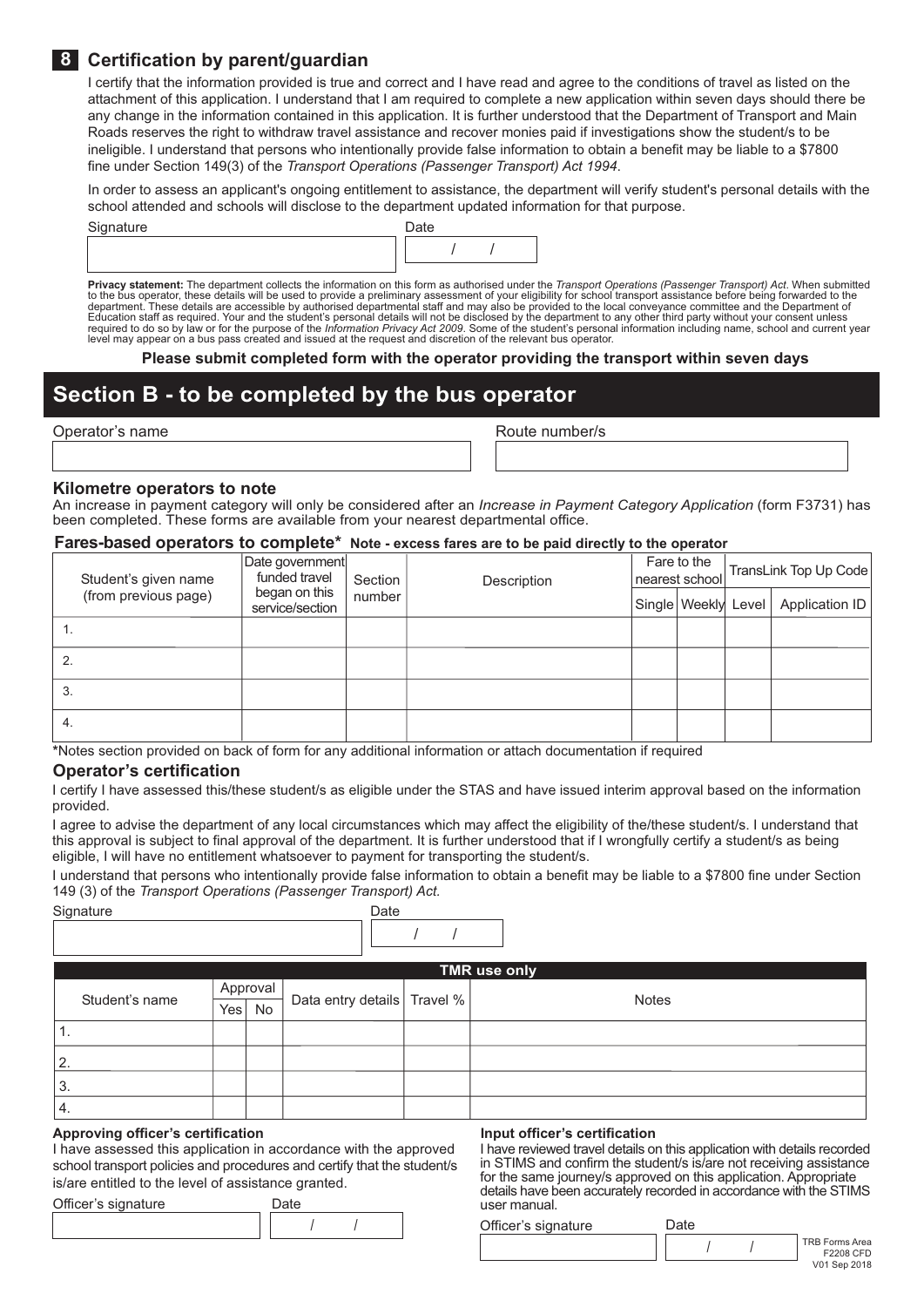# **Notes**

I

| . |  |
|---|--|
|   |  |
|   |  |
|   |  |
|   |  |
| . |  |
| . |  |
| . |  |
| . |  |
|   |  |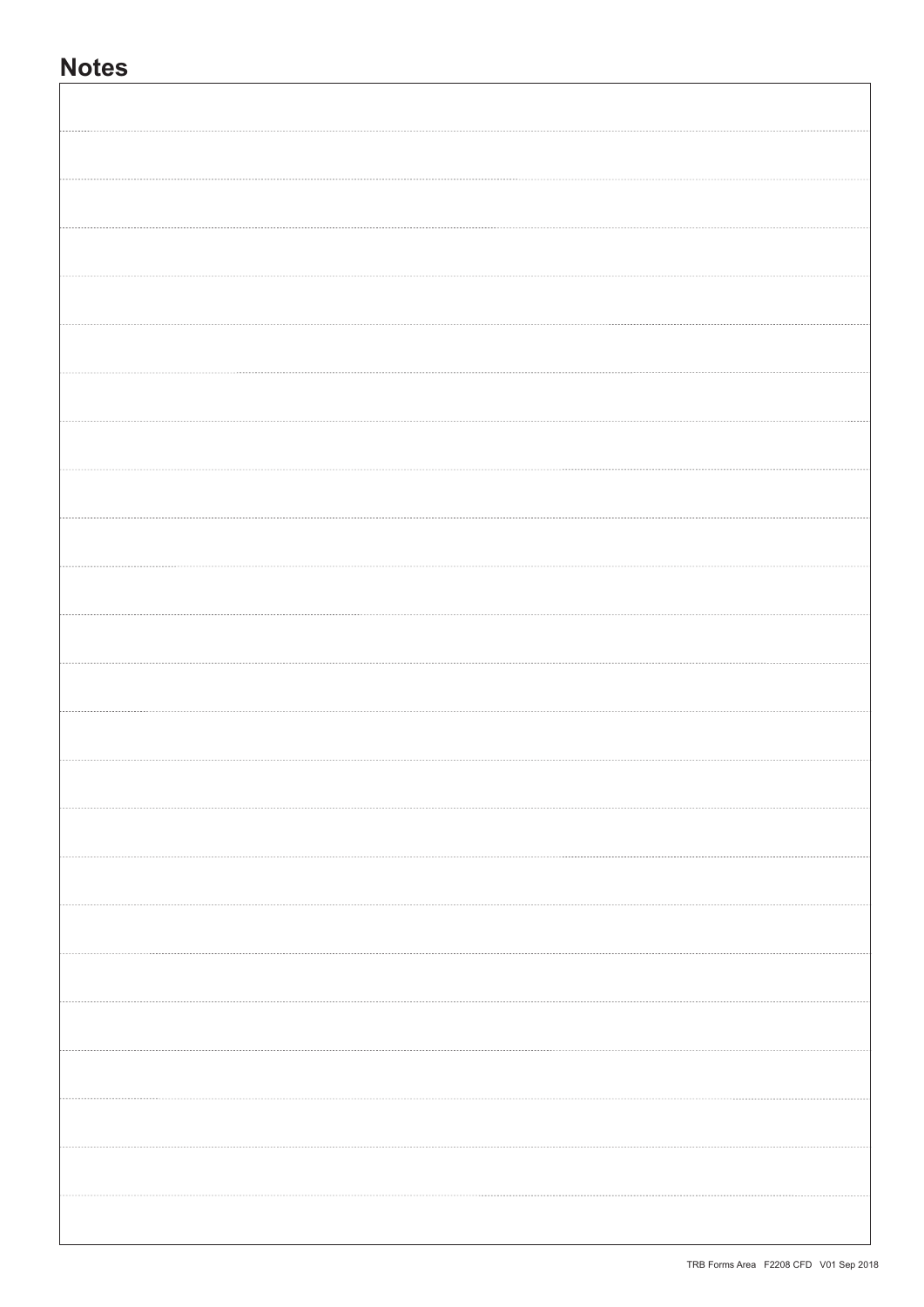

# **Bus Travel Assistance Application**

School Transport Assistance Scheme (STAS)

### These instructions must be read before completing this form. Please remove this page and keep it for your records.

## **Conditions of travel**

The School Transport Assistance Scheme (STAS) provides assistance to enable eligible school students to attend education facilities. Travel on school transport services is subject to requirements of the Transport Operations (Passenger Transport) Act 1994. Parents are asked to note the following conditions and ensure their children are also made aware of these conditions. Further information on the STAS and additional application forms are available at www.translink.com.au/schooltransport.

# Applying for bus travel assistance

Complete this form if you wish to apply for distance-based travel assistance. Fill in all questions on the form. If you do not it may delay the processing of your form.

Return the completed form to your local bus operator. This must be done within seven days of the student starting to travel on the bus.

Applications can only be accepted for the current school year.

If the student catches more than one bus to get to school, an application form must be completed for each bus service.

If the student changes school or address during the year you will need to reapply for assistance. You must also inform the department if the number of times the student catches the bus each week changes.

The bus operator will issue interim approval only. Final approval for assistance can only be granted by the department.

The department will advise successful applicants in writing. If your application is unsuccessful, you will be advised by your local bus operator.

### Eligibility This is a summary and is subject to change. Full and current details are available at www.translink.com.au/schooltransport.

Eligibility for STAS is dependent on the applicant meeting all relevant criteria of the scheme. The distance criteria must be met and the student must travel on the designated service for the area in which they reside in order to qualify for government funded travel. This assistance cannot be transferred to another operator. Other general conditions must also be met before assistance can be approved. Full details can be found at www.translink.com.au/schooltransport.

The following conditions apply under the STAS:

- $1.$ Students must be enrolled at an approved school.
- State primary school students (years prep-6) must live more than 3.2km by the shortest trafficable route from the nearest 2. state primary school. Non-state primary students (years prep-6) must live more than 3.2km from both the nearest state school and non-state school of the type attended.
- State secondary school students (years 7-12) must live more than 4.8km by the shortest trafficable route from the nearest state  $\mathcal{S}$ secondary school. Non-state secondary students (years 7-12) must live more than 4.8km from both the nearest state school and non-state school of the type attended.
- $4.$ Measuring: A Geographical Information System is used to identify and measure the shortest trafficable route between the residential property and the nearest state school. Measurements are taken over roads open for public use.
- Students are only eligible to receive assistance on the designated bus service for their area. This service is determined by the 5. department. In some circumstances, the designated service will transport students to other than the nearest school, due to historical or practical reasons.
- 6. Financial assistance may be available under the provisions of the safety-net scheme for financially disadyantaged students residing close to their nearest school.
- $7.$ Financial assistance may also be available for those parents who choose to transport their children by private motor vehicle. Conveyance allowance may also be available to parents who drive their child/children to the bus service.
- 8. In assessing eligibility of students, the minimum frequency of travel is 20% that is, two trips per week.
- 9. In some circumstances, eligible students who do not attend their nearest state school may receive travel assistance based on the distance to the nearest state school. Parents are then responsible for payment of any excess fares to the school attended.
- $10.$ Students living in an area serviced by a kilometre-based school bus service are not eligible for assistance on fares-based services.
- $11.$ Students from overseas, interstate or on student exchange programs are not eligible to receive travel assistance.
- 12. Students attending TAFE colleges are not eligible to receive transport assistance.
- 13. Travel assistance is only available from one address and to one school facility. This address must be the principal place of residence of the student's parent or guardian. For students under shared guardianship, parents must decide from which address they will apply for assistance.

The Department of Education is responsible for transport assistance for students with a disability. Please discuss eligibility requirements and assistance types for these students with the school attended.